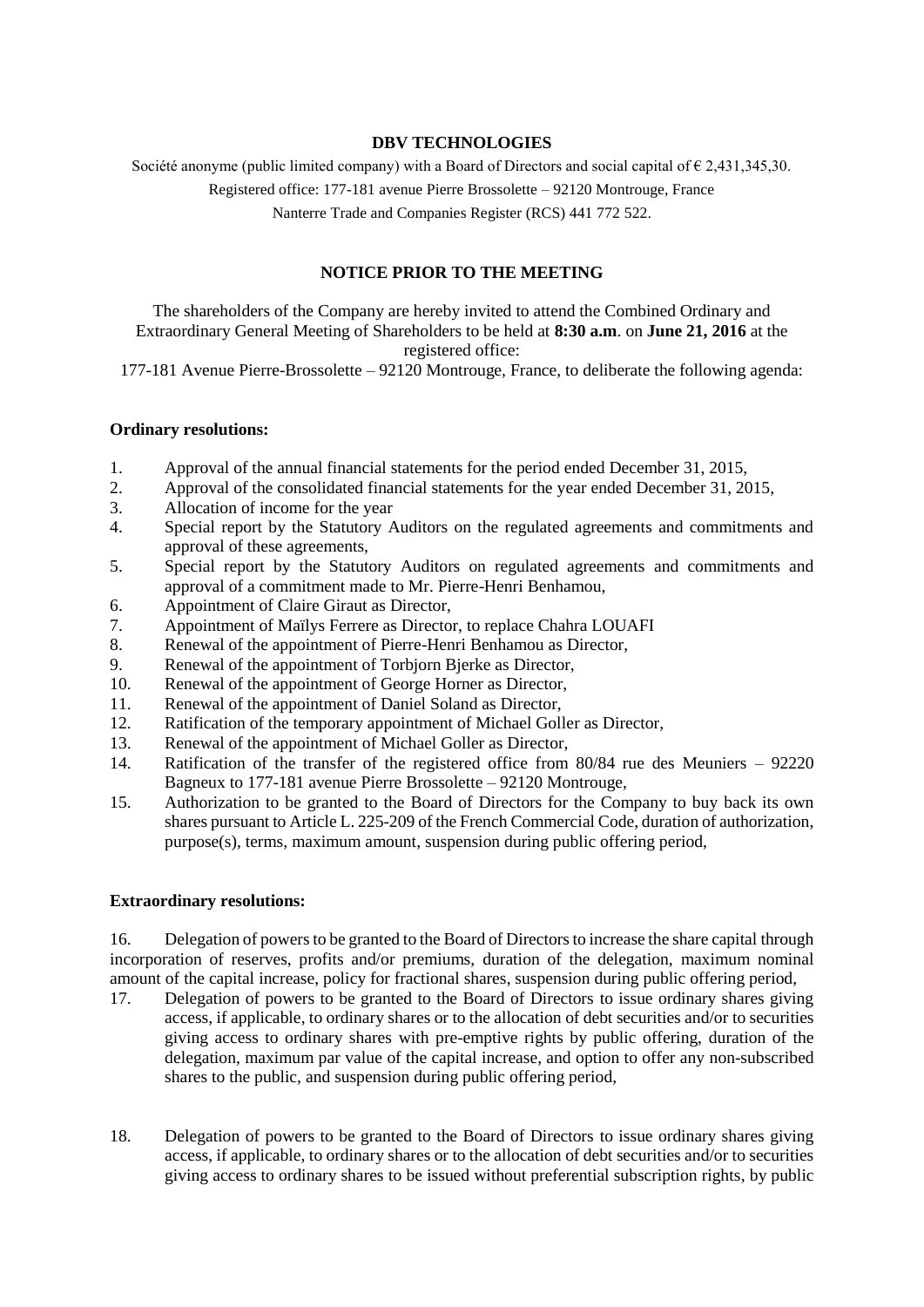offering and/or in consideration of securities granted as part of a public exchange offer, duration of the delegation, maximum par value of the capital increase, issue price, option to limit the issue to the amount of subscriptions or redistribute non‐subscribed securities, suspension during public offering periods,

19. Delegation of powers to be granted to the Board of Directors to issue ordinary shares giving access, if applicable, to ordinary shares or to the allocation of debt securities and/or to securities giving access to ordinary shares to be, without preferential subscription rights , via one of the offers set out in Section II, Article L. 411-2 of the French Monetary and Financial Code, duration of the delegation, maximum par value of the capital increase, issue price, option to limit the issue to the amount of subscriptions or redistribute non-subscribed securities.

- 20. Authorization, in the event of issue without pre-emptive rights, to set the issue price according to the terms set by the General Meeting, up to a maximum of 10% of the capital per year, suspension during public offering periods,
- 21. Authorization to increase the total amount of issues in the event of excess demand, suspension during public offering periods,
- 22. Delegation of powers to be granted to the Board of Directors to increase the share capital by issuing ordinary shares and/or securities giving access to capital, up to the limit of 10% of the share capital in consideration for contributions in the form of equity securities and/or securities providing access to the capital, and duration of the delegation, suspension during public offering periods,
- 23. Overall limitation of the authorized amounts provided by the 17th, 18th, 19st and 22th resolutions of this Meeting,
- 24. Delegation of power to be granted to the Board of Directors to increase the share capital by issuing ordinary shares and/or securities giving access to capital without pre-emptive rights for the benefit of members of an Employee Savings Plan pursuant to Articles L. 3332-18 et seq. of the French Labor Code, duration of the delegation, maximum nominal amount of the capital increase, issue price, option to award free shares pursuant to Article L. 3332-21 of the French Labor Code,
- 25. Delegation of powers to be granted to the Board of Directors to issue stock warrants (BSA: bons de souscription d'actions), warrants for subscription and/or acquisition of new and/or existing shares (BSAANE: bons de souscription et/ou d'acquisition d'actions nouvelles et/ou existantes) and/or warrants for subscription and/or acquisition of new and/or existing redeemable shares (BSAAR: bons de souscription et/ou d'acquisition d'actions nouvelles et/ou existantes remboursables) without pre-emptive rights, reserved for a category of persons, maximum par value amount of the capital increase, duration of the delegation, strike price, suspension during public offering periods,
- 26. Powers to complete formalities.

# **Draft text of the resolutions**

### **Ordinary resolutions:**

**First resolution - Approval of the financial statements for the year ended December 31, 2015**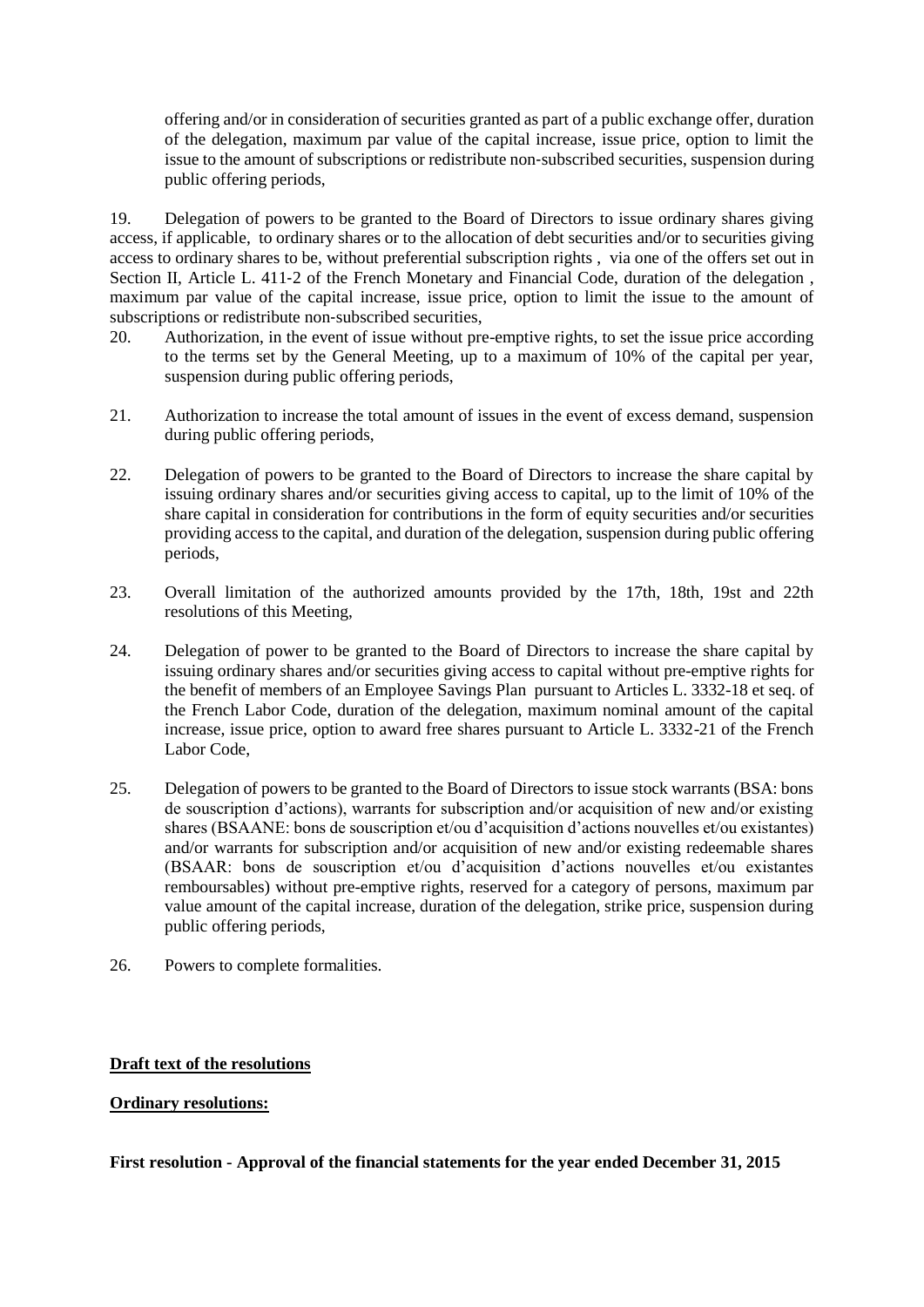Having reviewed the reports of the Board of Directors, the Chairman of the Board and the Statutory Auditors for the financial year ended December 31, 2015, the General Meeting approves the annual financial statements for the financial year ended on that date, as they were presented, which show a loss of 33,848,748 euros.

## **Second Resolution - Approval of the consolidated financial statements for the year ended December 31, 2015**

Having reviewed the reports of the Board of Directors, the Chairman of the Board of Directors and the Statutory Auditors on the consolidated financial statements at December 31, 2015, the General Meeting approves these statements, as presented, showing a loss of 33,848,748 euros.

## **Third Resolution - Allocation of income for the financial year**

The General Meeting, on the proposal of the Board of Directors, decides to allocate the whole of the loss for the financial year ended December 31, 2015, totaling 33,848,748 euros, to the balance of losses carried forward, which thus changes from 49,487,058 Euros to 83,335,806 Euros.

Pursuant to Article 243 bis of the French General Tax Code, the Meeting notes that it has been reminded that no dividends or income were distributed in the previous three financial years.

### **Fourth Resolution - Special report by the Statutory Auditors on the regulated agreements and commitments and approval of these agreements**

Ruling on the special report of the Statutory Auditors on the regulated agreements and commitments presented to it, the General Meeting approves any new agreements that are mentioned therein.

### **Fifth Resolution - Special report of the Statutory Auditors on the regulated agreements and commitments and approval of a commitment made to Pierre-Henri Benhamou**

Ruling on the special report of the Statutory Auditors on the regulated agreements and commitments that has been presented to it, the General Meeting, convening in the quorum and majority conditions required for ordinary meetings, approves a commitment made by the Company to Mr. Pierre-Henri Benhamou, Chairman and Chief Executive Officer, amended by the Board of Directors of 6th April 2016, corresponding to payments that may be due on account of the cessation of his duties.

The General Meeting notes that this approval of the amended commitment is also approval pursuant to Article L.225-42-1 paragraph 4 of the French Code of Commerce, on the condition precedent of the renewal of the term of Chairman and Chief Executive Officer of Pierre-Henri Benhamou at Meeting of the Board of Directors on this day.

#### **Sixth resolution - Appointment of Claire Giraut as Director**

The General Meeting decides to appoint Claire Giraut as Director for a period of two years, to expire at the end of the General Meeting that will be held in 2018 to approve the financial statements for the previous financial year.

### **Seventh Resolution - Appointment of Maïlys Ferrere, as Director, to replace Chahra Louafi**

The General Meeting decides, in place of Chahra Louafi whose term of office will expire at the conclusion of this Meeting, to appoint Maïlys Ferrere as Director for a period of two years, to expire at the end of the General Meeting that will be held in 2018 to approve the financial statements for the previous financial year.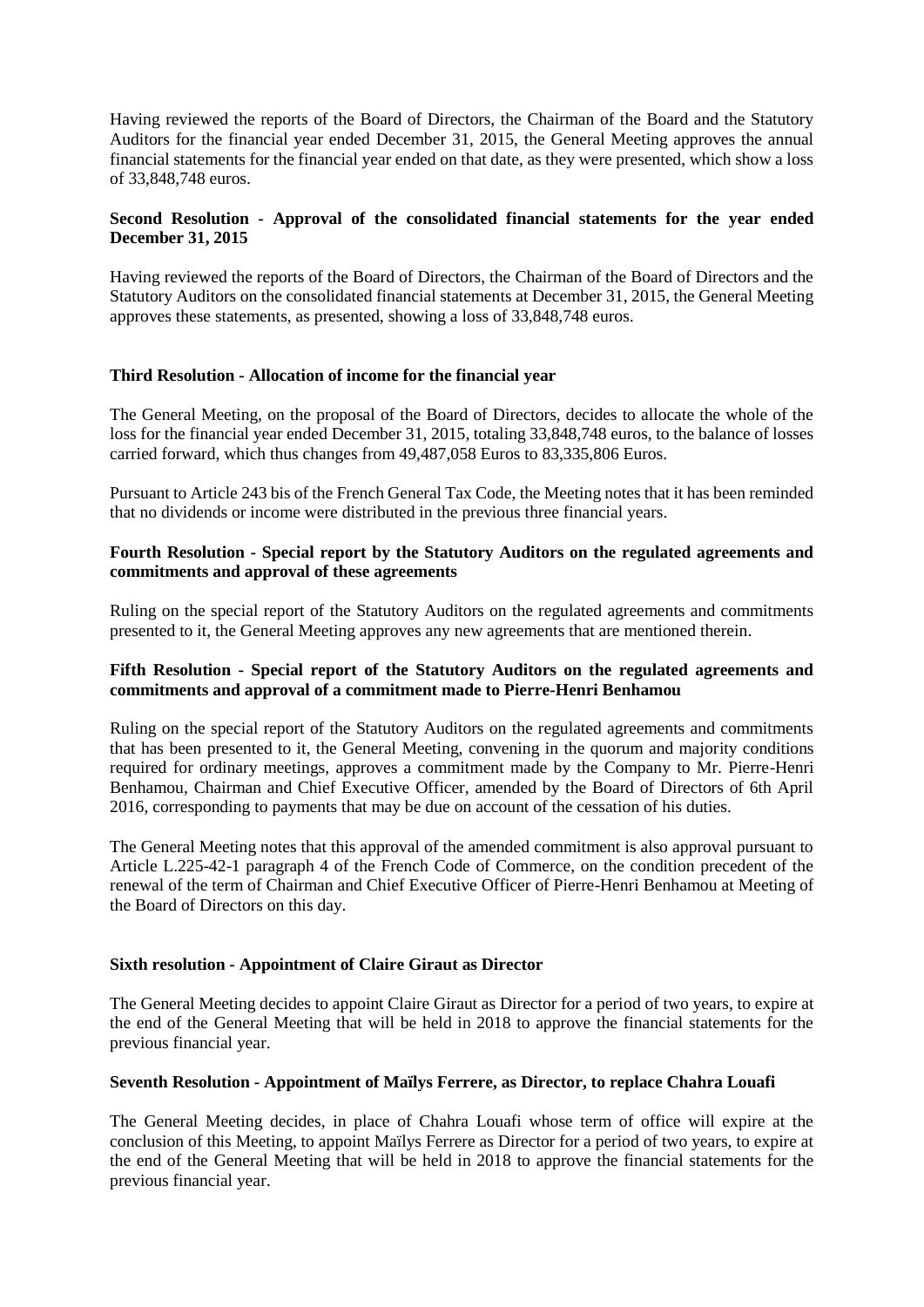### **Eighth Resolution - Renewal of the appointment of Pierre-Henri Benhamou as Director**

The General Meeting decides to reappoint Pierre-Henri Benhamou as Director for a period of two years, to expire at the end of the General Meeting that will be held in 2018 to approve the financial statements for the previous financial year.

#### **Ninth Resolution - Renewal of the appointment of Torbjorn Bjerke as Director**

The General Meeting decides to reappoint Torbjorn Bjerke as Director for a period of two years, to expire at the end of the General Meeting that will be held in 2018 to approve the financial statements for the previous financial year.

#### **Tenth Resolution - Renewal of the appointment of George Horner as Director**

The General Meeting decides to reappoint George Horner as Director for a period of two years, to expire at the end of the General Meeting that will be held in 2018 to approve the financial statements for the previous financial year.

## **Eleventh Resolution - Renewal of the appointment of Daniel Soland as Director**

The General Meeting decides to reappoint Daniel Soland as Director for a period of two years, to expire at the end of the General Meeting that will be held in 2018 to approve the financial statements for the previous financial year.

#### **Twelfth Resolution - Ratification of the temporary appointment of Michael Goller as Director**

The Board of Directors ratifies the temporary appointment made by the Board of Directors at its meeting of October 21, 2015 of Michael Goller as Director, to replace SOFINNOVA PARTNERS, owing to the resignation of that Director.

Michael Goller will carry out his duties for the remainder of the term of his predecessor, i.e. until the end of the General Meeting in 2016 that will be held to approve the financial statements for the previous year.

#### **Thirteenth Resolution - Renewal of the appointment of Michael Goller as Director**

The General Meeting decides to reappoint Michael Goller as Director for a period of two years, to expire at the end of the General Meeting that will be held in 2018 to approve the financial statements for the previous financial year.

#### **Fourteenth Resolution – Ratification of the transfer of the registered office from 80/84 rue des Meuniers – 92220 Bagneux to 177-181 avenue Pierre Brossolette – 921220 Montrouge**

The General Meeting expressly ratifies the decision made by the Board of Directors in its meeting on December 15, 2015 to transfer the registered office from 80/84 rue des Meuniers – 92220 Bagneux to 177-181 avenue Pierre Brossolette – 921220 Montrouge, from January 4, 2016.

## **Fifteenth Resolution - Authorization to be granted to the Board of Directors for the Company to buy back its own shares pursuant to Article L. 225-209 of the French Commercial Code**

Having reviewed the report of the Board of Directors, the General Meeting grants authorization to the said Board, for a period of eighteen months, pursuant to Articles L. 225-209 et seq. of the French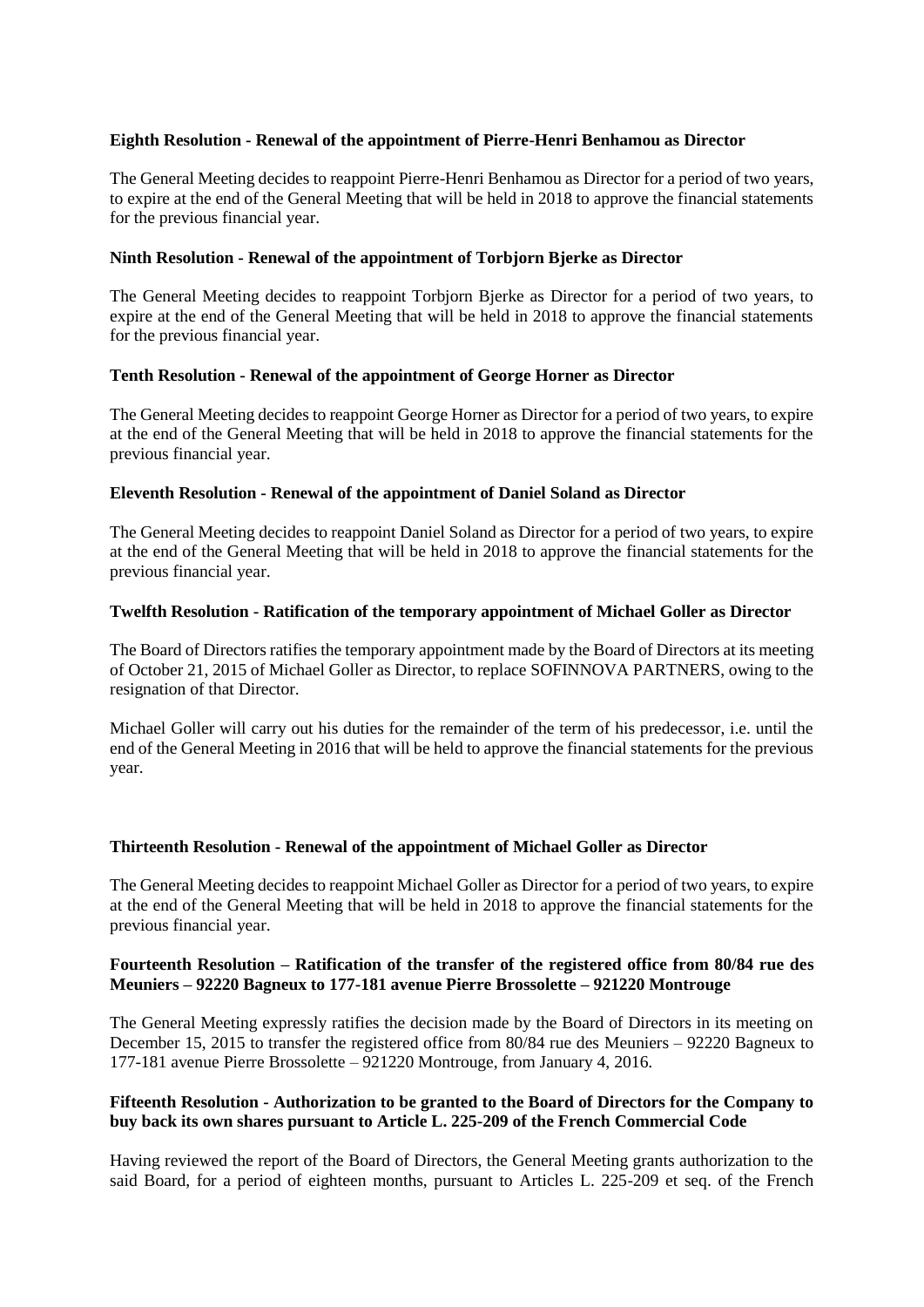Commercial Code, to buy back, on one or more occasions and at the times of its choosing, Company shares up to the limit of 10% of the number of shares comprising the share capital, adjusted, as necessary, to account for the potential increase or reduction of capital that could take place during the course of the program.

That authorization cancels the authorization granted to the Board of Directors by the General Meeting of June 23, 2015, in its Eighth Ordinary Resolution.

The shares may be bought back in an effort to:

support the secondary market or liquidity of DBV TECHNOLOGIES shares through a liquidity agreement with an investment service provider, pursuant to the AMAFI Code of Ethics as allowed by regulations,

keep the shares bought and use them later for exchange or as payment in future acquisition transactions,

provide coverage to meet obligations arising from stock option plans and/or free share allocation plans (or similar plans) for the group's employees and/or corporate officers, as well as all share allocations arising under company or group employee savings plans (or similar plans), employee profitsharing plans and/or any other form of share allocation arrangement for the group's employees and/or corporate officers

hedge the securities giving access to the company's shares, pursuant to current regulations

where applicable, cancel the shares acquired, in accordance with the authorization granted by the General Meeting of June 23, 2015 in its Ninth Extraordinary Resolution.

The share purchases may be enacted by any means whatsoever, including through the purchase of share blocks, at the time of the Board of Directors' choosing.

The Board cannot, unless authorized in advance by the General Meeting, use this authorization in a public offering initiated by a third party targeting the securities of the Company until the end of the offering period.

The company does not intend to use options or derivatives.

The maximum purchase price is set at 150 Euros per share. In the event of a capital transaction, in particular a stock split or reverse split, or the allocation of free shares to the shareholders, the abovementioned amount will be adjusted in the same proportions (multiplier coefficient equal to the ratio between the number of shares comprising the capital before the transaction and the number of shares after the transaction).

The maximum transaction amount is therefore set at 150,000,000 Euros.

The General Meeting hereby authorizes the Board of Directors to carry out those transactions, set the terms and conditions and methods thereof, finalize all agreements and complete all formalities.

# **Extraordinary Resolutions:**

## **Sixteenth resolution – Delegation to the Board of Directors of power to increase capital by incorporation of reserves, profits and/or premiums**

Ruling under the quorum and required majority voting conditions for Ordinary General Meetings, the General Meeting, having reviewed the report of the Board of Directors and pursuant to the provisions of Articles L. 225-129-2 and L. 225-130 of the French Commercial Code: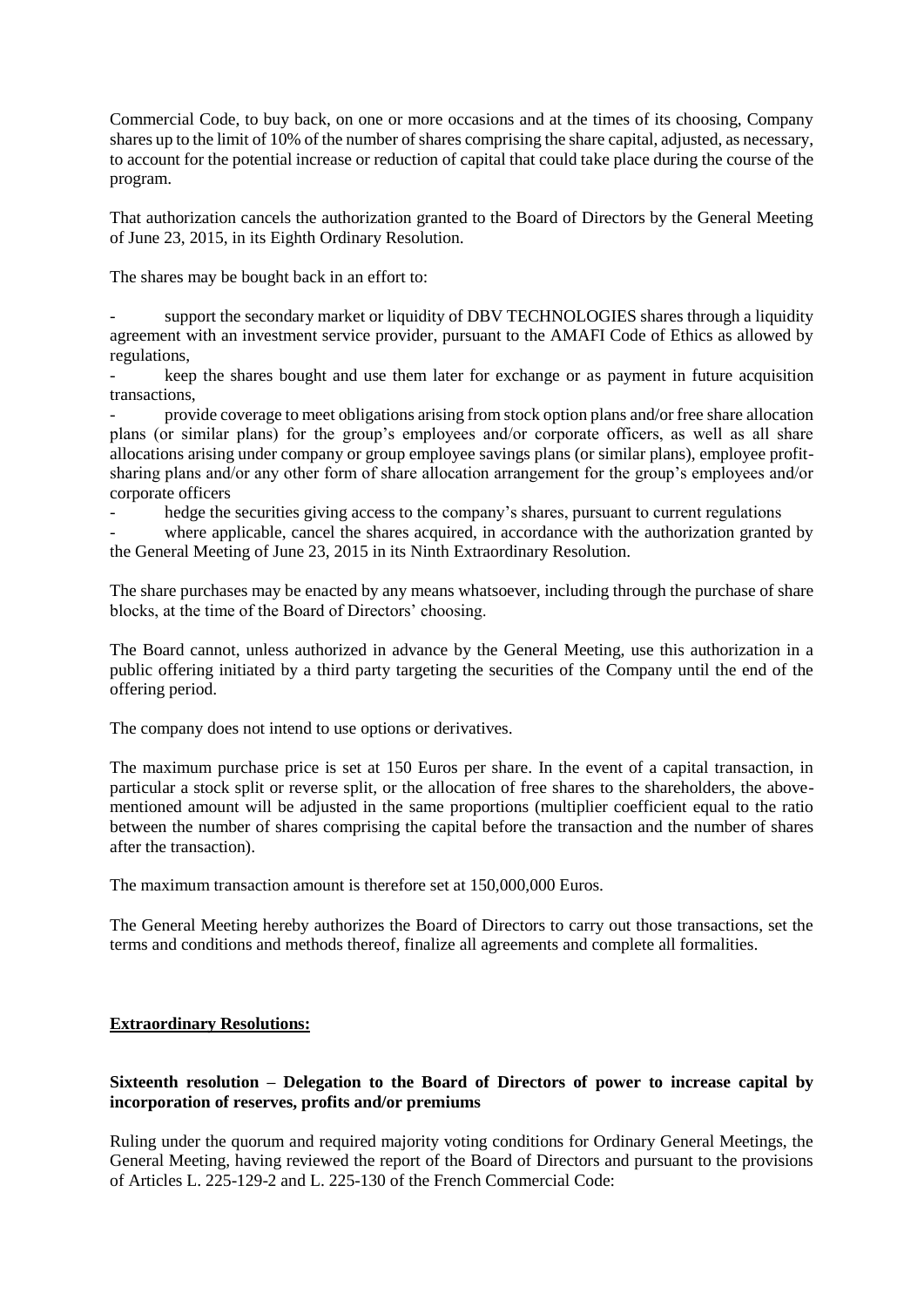- 1) Delegates to the Board of Directors, its power to decide to increase share capital, on one or more occasions, at the times and using the methods that it chooses, by incorporation in the capital any reserves, profits, premiums or other amounts which may be capitalized, by the issue and allocation of free shares or by increasing the par value amount of the existing ordinary shares, or of a combination of both those methods.
- 2) Decides that should the Board of Directors make use of this delegation of power, in compliance with the provisions of Article L. 225-130 of the French Commercial Code, in the event of an increase through an allocation of free shares, rights forming fractions will not be traded nor sold, and the corresponding equity securities will be sold; the sums obtained from the sale will be allocated to the rightsholders within the time frames set out in the regulation.
- 3) Sets the duration of the validity of this authorization at twenty six (26) months from the date of this General Meeting.
- 4) Decides that the par value amount of the capital increase resulting from the issues made pursuant to this resolution must not exceed 50% of the share capital on the date of the Board of Director's decision to increase the capital, not taking into consideration the amount needed to keep, in compliance with the law, the rights of holders of securities giving rights to shares.
- 5) This maximum amount is separate from all maximum amounts set under the other resolutions of this General Meeting.
- 6) Decides that the Board cannot, unless authorized in advance by the General Meeting, make use of this authorization in a period public offering initiated by a third party targeting the securities of the Company until the end of the offering period .
- 7) Gives the Board of Directors full powers to implement this resolution, and, generally, to take any steps and carry out any formalities required for the success of each capital increase, to record the completion of the capital increases and to amend the Bylaws as needed.
- 8) Acknowledges that this authorization cancels, starting from this day, as applicable, from the unused portion, all previous authorizations with the same purpose.

#### **Seventeenth Resolution - Delegation to the Board of Directors of the power to issue ordinary shares giving, as applicable, access to ordinary shares or to the allocation of debt securities, and/or securities giving access to ordinary shares, with pre-emptive rights**

Having reviewed the Board of Directors' report and the Statutory Auditors' special report and pursuant to the French Commercial Code, in particular Article L. L. 225-129-2, L. 228-92 and L. 225-132 et seq., the General Meeting:

1) Authorizes the Board of Directors to issue, on one or more occasions, in the proportions and at the times of its choosing, either in Euros or in foreign currencies or in any other accounting unit set with reference to a basket of currencies,

- ordinary shares,
- and/or ordinary shares that give access to the allocation of other ordinary shares or debt securities,
- and/or securities giving access to ordinary shares.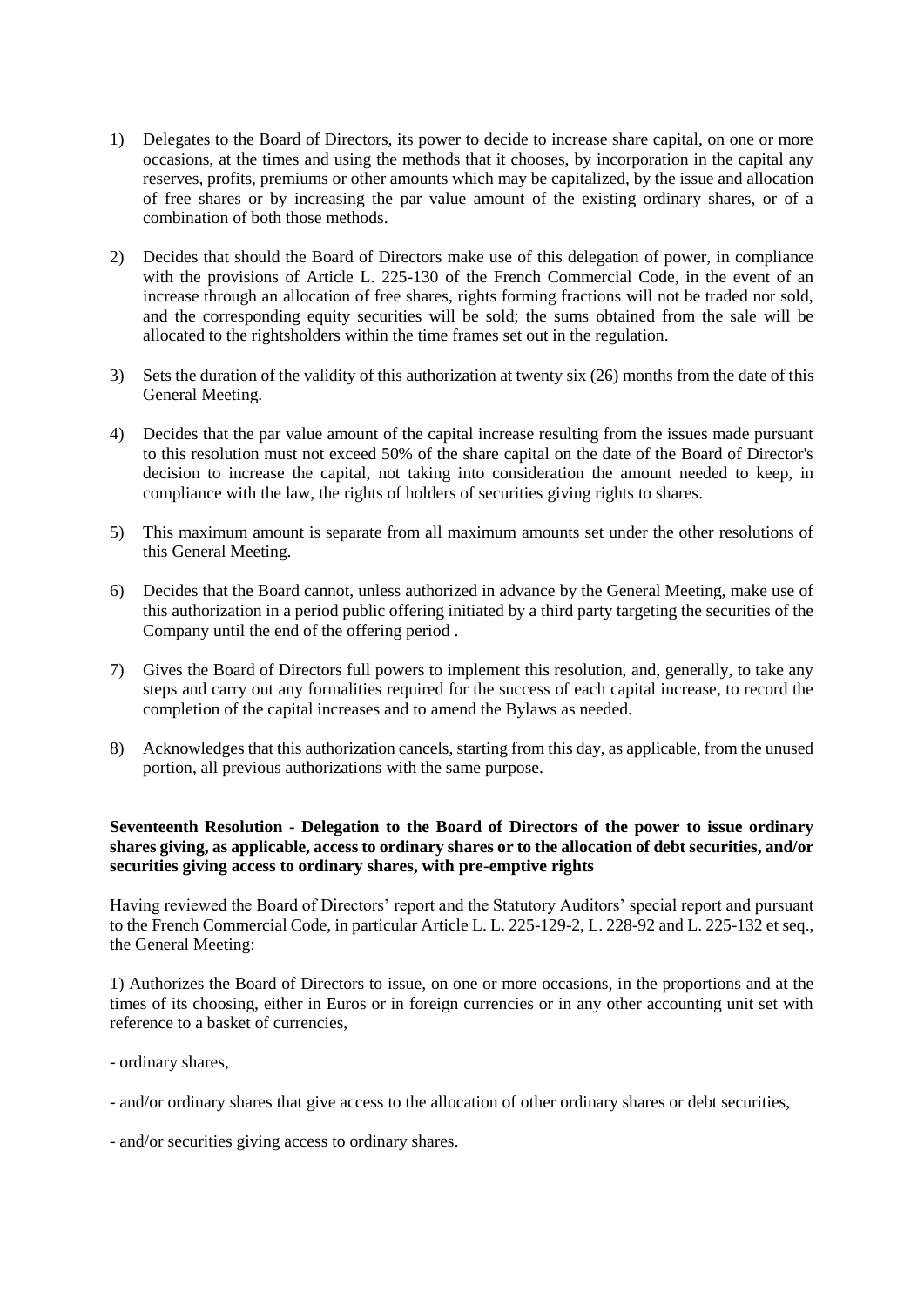Pursuant to Article L. 228-93 of the French Commercial Code, the securities to be issued may give access to ordinary shares to be issued by any company that directly or indirectly owns more than half of its capital or of which the Company directly or indirectly owns over half of the capital.

2) Sets the term of validity of this authorization at twenty six (26) months from the date of this General Meeting.

3) Decides to set, as follows, the limits of the amounts of issues authorized in the case of use by the Board of Directors of this delegation of power:

The total par value amount of the ordinary shares that may be issued by virtue of this authorization may not exceed 30% of the share capital existing on the day of the Board's decision to increase the capital.

To this maximum amount will be added, as necessary, the par value of the ordinary shares to be issued to preserve the rights of the holders of securities giving access to the Company's capital, pursuant to the law, and where applicable, the contractual stipulations providing for other adjustments.

The above-mentioned ceiling applies to the total limit of the maximum par value amount of the shares that could be issued under the twenty-third resolution.

4) Decides that the Board cannot, unless authorized in advance by the General Meeting, make use of this authorization in a period of public offering initiated by a third party targeting the securities of the Company until the end of the offering period.

5) Should the Board of Directors make use of this delegation of power as part of the issues mentioned in 1) above:

a/ decides that the issue or issues of ordinary shares or securities giving access to capital will be preferentially reserved for the shareholders who are able to subscribe irreducibly,

b/ decides that if the irreducible subscriptions, and any reducible subscriptions, have not absorbed the entirety of an issue mentioned in 1), the Board of Directors may use the following options:

- limit the issue amount to the amount of subscriptions, as necessary within the limits allowed by regulations,

- freely allocate all or part of the non-subscribed shares,

- offer the public all or part of the non-subscribed shares,

6) Decides that the Board of Directors will be granted, within the limits set above, the powers required to set the terms for the issue(s), and if applicable, record the execution of the resulting capital increases, proceed to amend the Bylaws accordingly, levy, as it sees fit, the costs of the capital increase on the amount of related premiums and deduct the necessary sums from this amount to bring the statutory reserve to one tenth of the new share capital after each increase and, more generally, perform all tasks required in similar matters.

7) Notes that this authorization supersedes all previous authorizations for the same purpose.

**Eighteenth Resolution - Delegation to the Board of Directors of the power to issue ordinary shares giving, as applicable, access to ordinary shares or to the allocation of debt securities, and/or securities giving access to ordinary shares, without pre-emptive rights by public offering**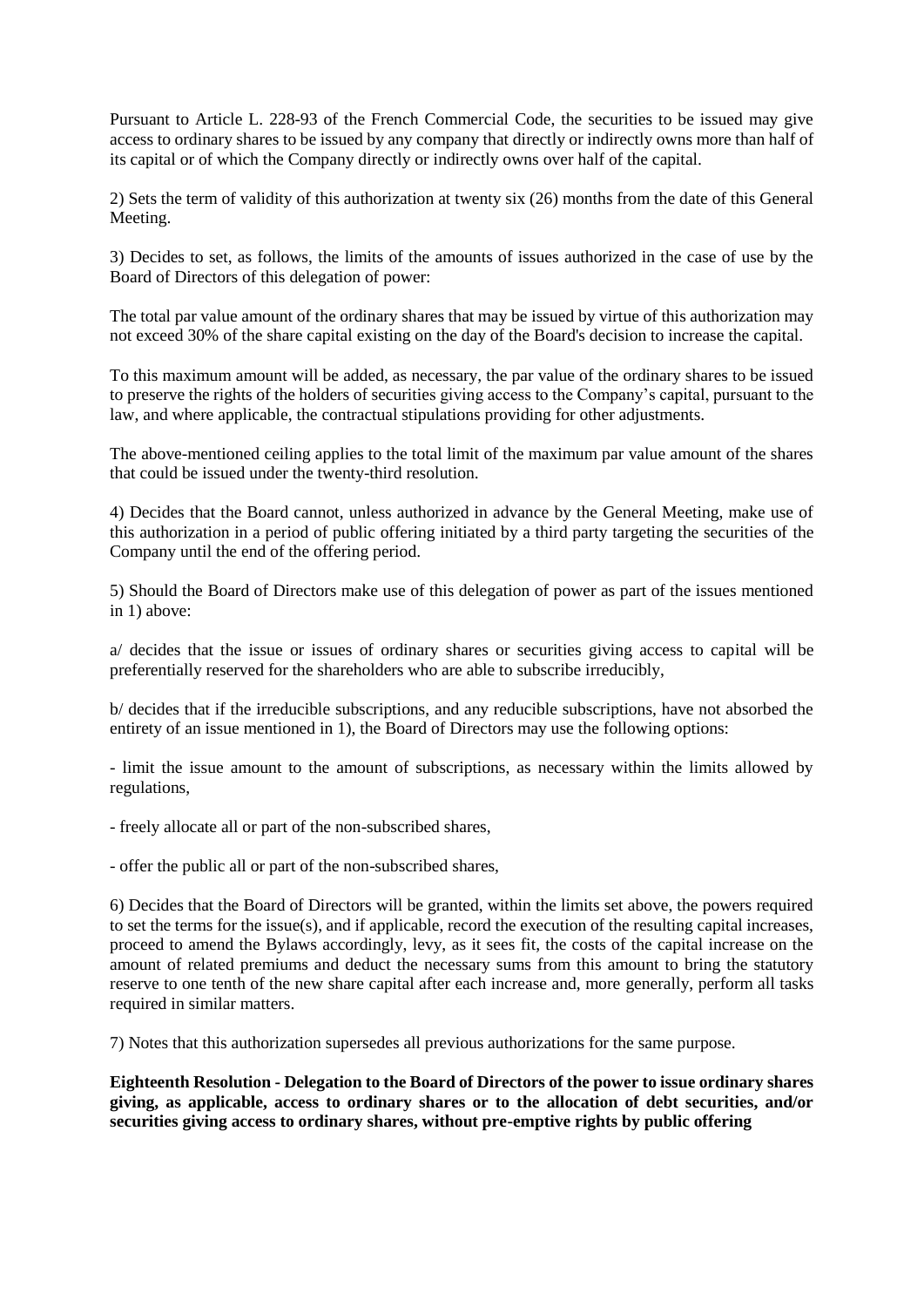Having reviewed the report of the Board of Directors and the Statutory Auditors' special report and pursuant to the French Commercial Code, in particular Articles L.225-129-2, L.225-136, L.225-148 and L.228-92, the General Meeting:

1) Authorizes the Board of Directors to issue, on one or more occasions, in the proportions and at the times of its choosing, on the French and/or international market, by public issue, either in euros or in foreign currencies or in any other accounting unit set with reference to a basket of currencies:

- ordinary shares,

- and/or ordinary shares giving access to the allocation of other ordinary shares or debt securities,

- and/or securities giving access to ordinary shares.

The securities may be issued for the purpose of paying for securities contributed to the Company in a public exchange offer, pursuant to the conditions of Article L. 225-148 of the French Commercial Code.

Pursuant to Article L. 228-93 of the French Commercial Code, the securities to be issued may give access to ordinary shares to be issued by any company that directly or indirectly owns more than half of its capital or of which the Company directly or indirectly owns over half of the capital.

2) Sets the term of validity of this authorization at twenty six (26) months from the date of this General Meeting.

3) The total par value amount of the ordinary shares that may be issued by virtue of this authorization may not exceed 30% of the share capital existing on the day of the Board's decision to increase the capital.

To this maximum amount will be added, as necessary, the par value of the ordinary shares to be issued to preserve the rights of the holders of securities giving access to the Company's capital, pursuant to the law, and where applicable, the contractual stipulations providing for other adjustments.

This ceiling applies to the total limit of the maximum par value amount of the shares that could be issued under the twenty-third resolution.

4) Decides to cancel shareholders' pre-emptive rights to ordinary shares and securities giving access to the capital and/or to debt securities covered by this resolution, while retaining the Board of Directors' option to grant pre-emptive rights to shareholders, pursuant to the law.

5) Decides that the sum due or to be due to the company for each of the ordinary shares issued under this delegation of powers will be at least equal to the minimum required by the applicable legal and regulatory provisions at the time when the Board of Directors exercises the authorization, having taken into account, in the case of issuing autonomous stock warrants, the issue price of those warrants.

6) Decides, in the event that securities are issued in consideration of securities contributed to the company in a public exchange offer, pursuant to the conditions of Article L. 225-148 of the French Commercial Code, and within the limits set out above, to grant the powers required to set the list of securities for exchange, set the issue conditions, the share-for-share basis, and, if applicable, the amount of the equalization payment in cash, and to set the issue terms.

7) Decides that the Board cannot, unless authorized in advance by the General Meeting, make use of this authorization during a period of public offering initiated by a third party targeting the securities of the Company until the end of the offering period.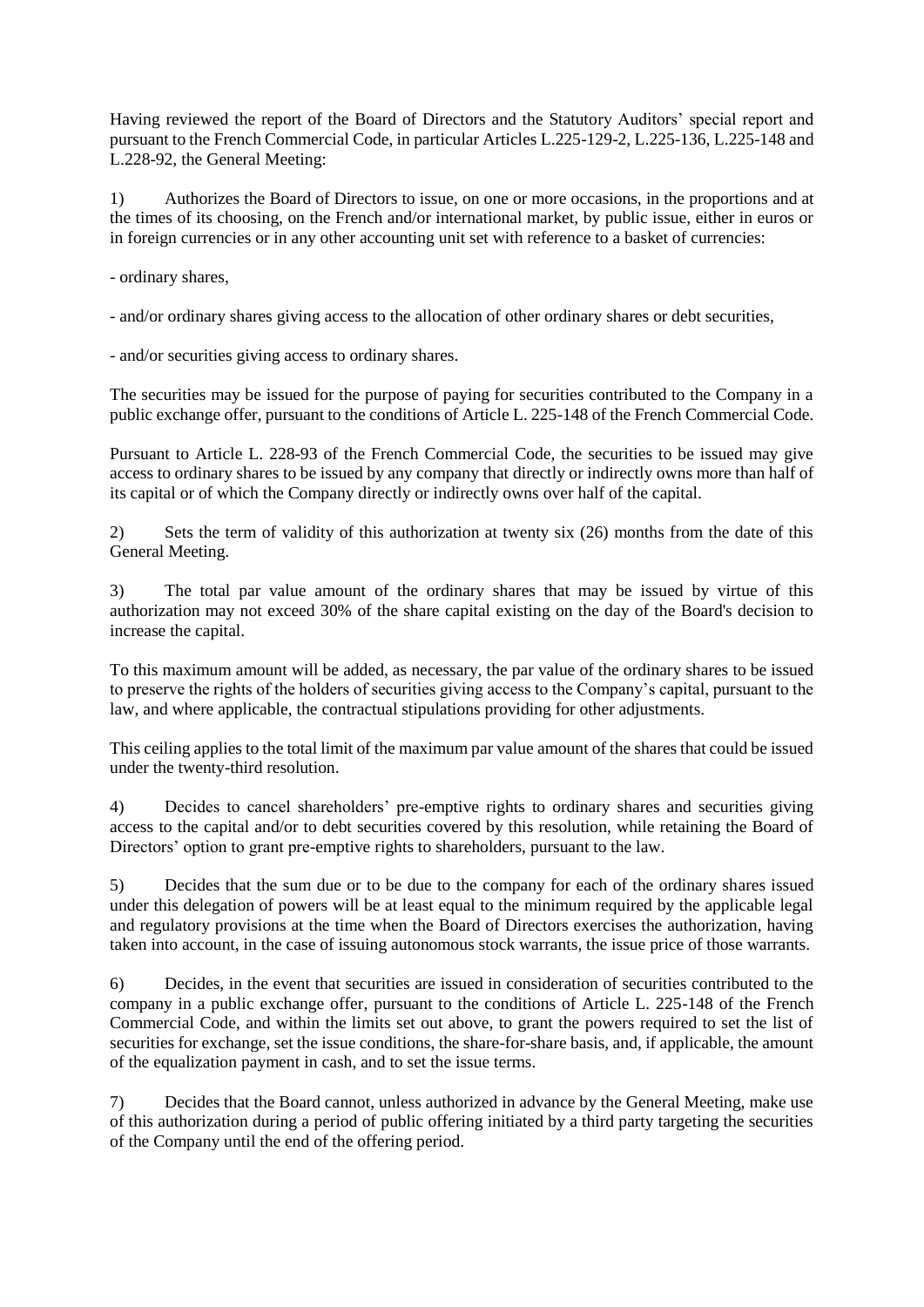8) Decides that if subscriptions have not absorbed the entire issue mentioned in subparagraph 1), the Board of Directors may use the following options:

- limit the issue amount to the amount of subscriptions, as necessary within the limits allowed by regulations,

- freely allocate all or part of the non-subscribed shares,

9) Decides that the Board of Directors shall be granted, within the limits set above, the powers required to set the terms for the issue(s), and if applicable, record the execution of the resulting capital increases, proceed to amend the Bylaws accordingly, levy, as it sees fit, the costs of the capital increase on the amount of related premiums and deduct the necessary sums from this amount to bring the statutory reserve to one tenth of the new share capital after each increase and, more generally, perform all tasks required in similar matters.

10) Notes that this authorization supersedes all relevant previous authorizations.

**Nineteenth Resolution - Delegation to the Board of Directors of power to issue ordinary shares giving, as applicable, access to ordinary shares or to the allocation of debt securities, and/or securities giving access to ordinary shares, without pre-emptive rights by an offering established under in part II of Article L.411-2 of the French Monetary and Financial Code**

Having reviewed the Board of Directors' report and the Statutory Auditors' special report and pursuant to the French Commercial Code, in particular Articles L.225-129-2, L.225-136 and L.228-92, the General Meeting:

1) Delegates the Board of Directors the power to issue, on one or more occasions, in the proportions and at the times of its choosing, on the French and/or international market, by an offering established under paragraph II of Article L.411-2 of the French Monetary and Financial Code, either in Euros or in foreign currencies or in any other account unit set with reference to a basket of currencies:

- ordinary shares,

-and/or ordinary shares giving access to the allocation of other ordinary shares or debt securities,

- and/or securities giving access to ordinary shares,

Pursuant to Article L. 228-93 of the French Commercial Code, the securities to be issued may give access to ordinary shares to be issued by any company that directly or indirectly owns over half of its capital or of which the Company directly or indirectly owns over half of the capital.

2) Sets the term of validity of this authorization at twenty six (26) months from the date of this General Meeting.

3) The total par value amount of the ordinary shares that may be issued by virtue of this authorization may not exceed 30% of the share capital existing on the date of the Board of Director's decision to increase the capital, and, moreover, it will be limited to 20% of the share capital per year.

To this maximum amount will be added, as necessary, the par value of the ordinary shares to be issued to preserve the rights of the holders of securities giving access to the Company's capital, pursuant to the law, and where applicable, the contractual stipulations providing for other adjustments.

This ceiling applies to the total limit of the maximum par value amount of the shares that could be issued under the twenty-third resolution.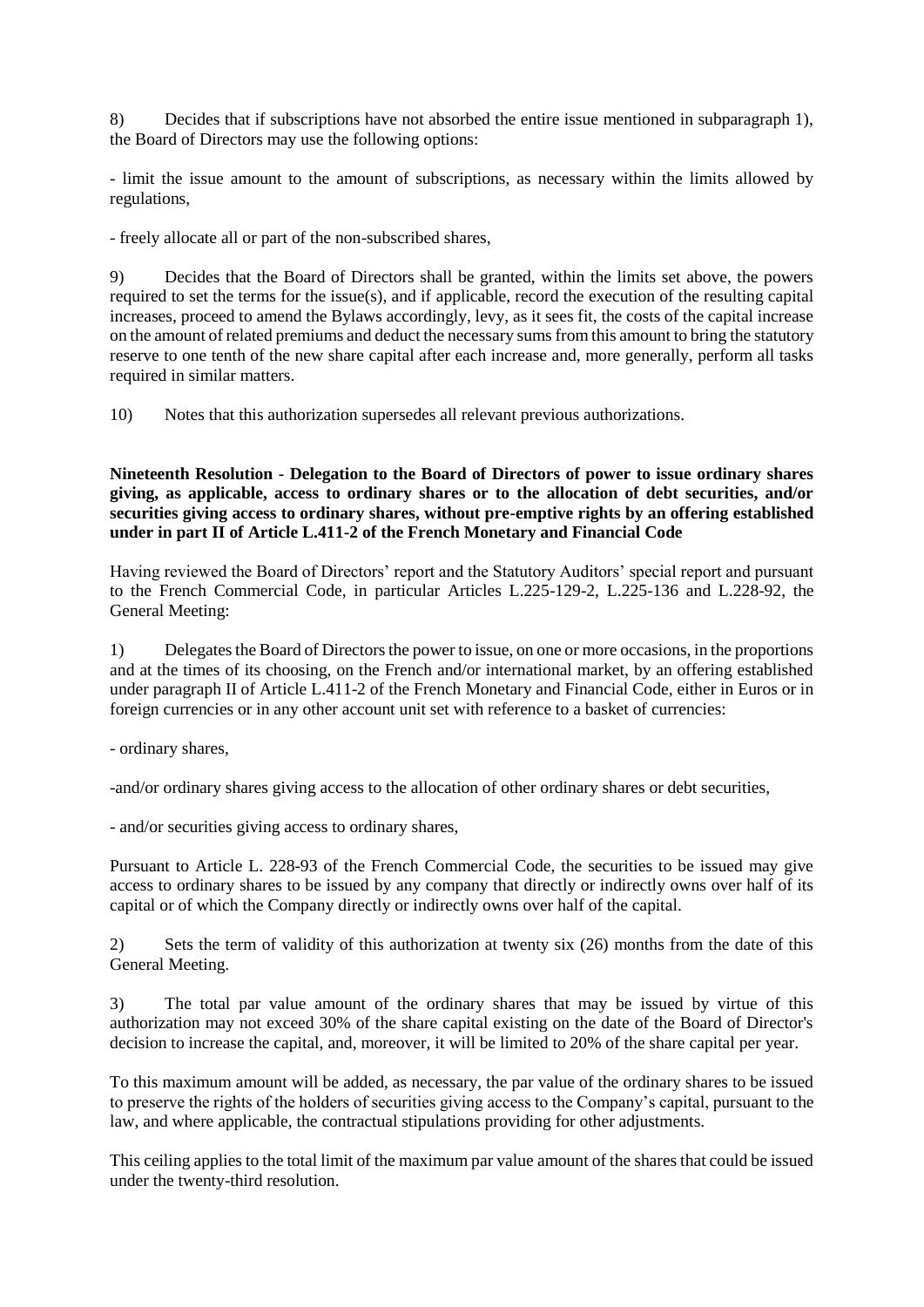4) Decides to cancel shareholders' pre-emptive rights to ordinary shares and to securities giving access to capital and/or to debt securities covered by this resolution.

5) Decides that the sum due or to be due to the company for each of the ordinary shares issued under this delegation of powers shall be at least equal to the minimum required by the applicable legal and regulatory provisions at the time that the Board of Directors exercises the authorization, having taken into account, in the event of an issue of autonomous stock warrants, the issue price of those warrants.

6) Decides that the Board cannot, unless authorized in advance by the General Meeting, make use of this authorization during a period of public offering initiated by a third party targeting the securities of the Company until the end of the offering period.

7) Decides that if subscriptions have not absorbed the entire issue mentioned in subparagraph 1), the Board of Directors may use the following options:

limit the issue amount to the amount of subscriptions, as necessary within the limits provided for by regulations,

freely allocate all or part of the non-subscribed shares.

8) Decides that the Board of Directors shall be granted, within the limits set above, the powers required to set the terms for the issue(s), and if applicable, record the execution of the resulting capital increases, amend the Bylaws accordingly, impute, as it sees fit, the costs of the capital increase to the amount of the related premiums and deduct the necessary sums from this amount to bring the statutory reserve to one tenth of the new share capital after each increase and more generally, perform all tasks required in similar matters.

9) Notes that this authorization supersedes all relevant previous authorizations.

## **Twentieth Resolution - Determination of the terms for setting the subscription price in the event of an issue without pre-emptive rights, up to an annual maximum of 10% of the capital**

Having reviewed the Board of Directors' report and the Statutory Auditors' special report and pursuant to the French Commercial Code, in particular Article L. 225-136-1, paragraph 2 thereof:

1) the General Meeting authorizes the Board of Directors, which decides to issue ordinary shares or securities giving access to capital, pursuant to the 18th and 19th Resolutions, to depart from the pricesetting conditions set out in the above-mentioned resolutions, up to a maximum of 10% of the share capital per year, and to set the issue price of similar equity securities to be issued as follows:

The issue price of the equity securities to be issued immediately or at a later date may not be lower than either of the following, at the Board of Directors' discretion:

either the weighted average trading price of the company's share on the trading day prior to the date on which the issue price is set, with a maximum discount of up to 15%,

- or the average of five consecutive share trading prices selected from the last thirty trading days prior to the date on which the issue price is set, with a maximum discount of up to 15%.

2) Decide that, except with the prior authorization of the general meeting of shareholders, the Board of Directors may not use this authorization as from the filing by a third party of a proposed public offer concerning the company's securities and until the end of this period of public offer.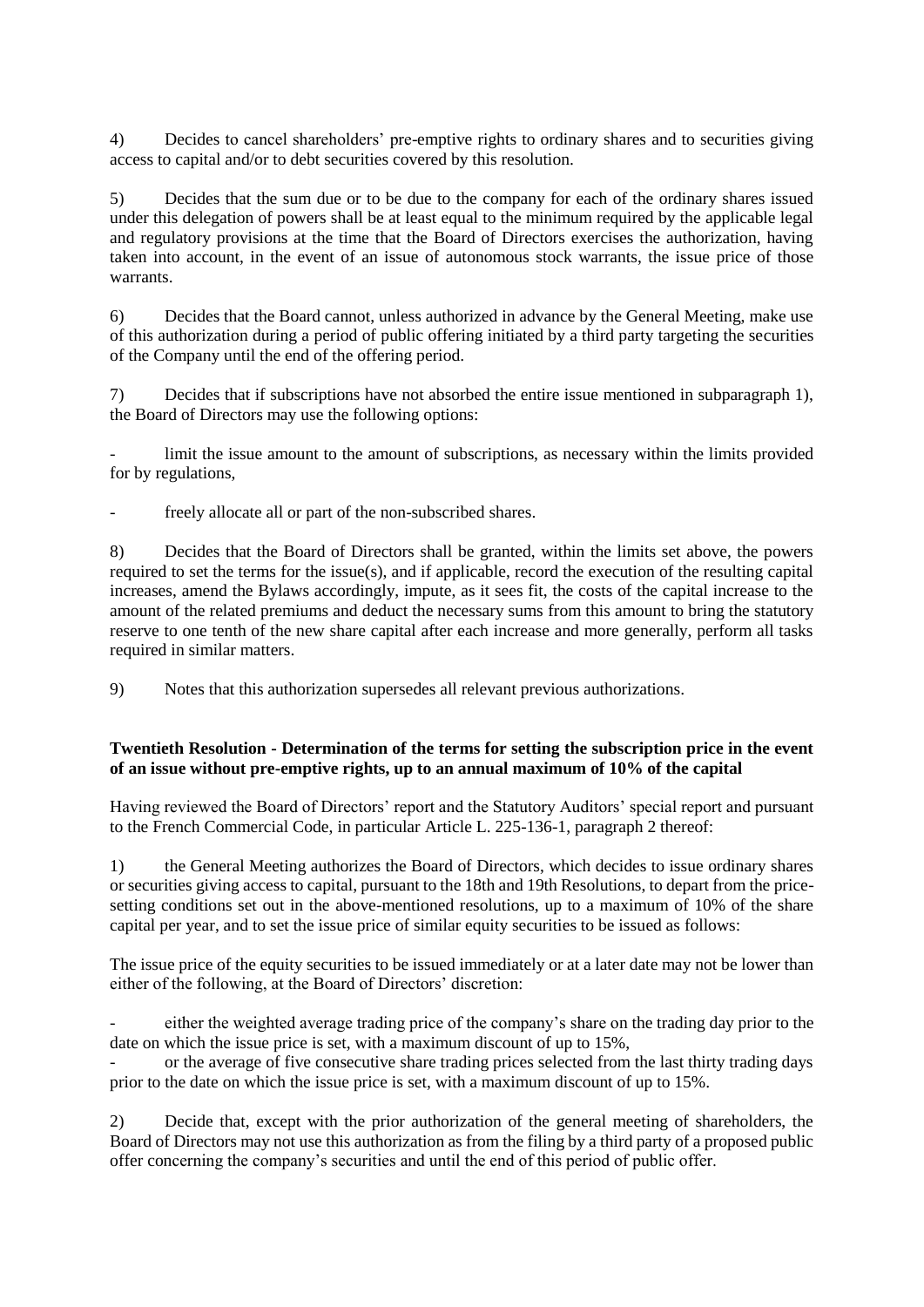## **Twenty-one Resolution – Authorization to increase the total amount of issues in the event of excess demand**

Having reviewed the report of the Board of Directors, the General Meeting:

1) decides that for each of the issues of ordinary shares or securities giving access to capital approved pursuant to the 17TH and 18th resolutions, the number of securities to be issued may be increased in the conditions specified in Articles L.225-135-1 and R.225-118 of the French Commercial Code and within the maximum amounts set by the General Meeting, should the Board of Directors confirm excess demand.

2) Decide that, except with the prior authorization of the general meeting of shareholders, the Board of Directors may not use this authorization as from the filing by a third party of a proposed public offer concerning the company's securities and until the end of this period of public offer.

## **Twenty-two Resolution - Delegation to the Board of Directors of power to increase capital by the issuance of ordinary shares and/or securities getting access to capital,** up to the limit of **10% of the share capital with a view to compensating contributions in kind of capital or of securities giving access to capital**

Having reviewed the reports of the Board of Directors and the Statutory Auditors, the General Meeting, in application of Articles L.225-147 and L.225-92 of the French Commercial Code:

1) Authorizes the Board of Directors to proceed, on the report of the contributions auditor, to issue ordinary shares or securities giving access to ordinary shares with a view to compensating the contributions in kind made to the Company of equity securities or securities giving access to capital when the provisions of Article L.225-148 of the French Commercial Code do not apply.

2) Sets the term of validity of this authorization at twenty-six (26) months from the date of this General Meeting.

3) Decides that the total par value amount of the ordinary shares that could be issued pursuant to this authorization may not exceed 10% of the capital existing on the day of this Meeting, not taking into account the par value of the ordinary shares to issue to preserve, pursuant to the law and any contractual stipulations specifying other cases of adjustment, the rights of holders of securities giving access to the Company's capital. This ceiling applies to the total limit of the maximum par value amount of the shares that could be issued under the twenty-third resolution.

4) Decides that the Board cannot, unless authorized in advance by the General Meeting, make use of this authorization during a period of public offering initiated by a third party targeting the securities of the Company until the end of the offering period.

5) Grants full powers to the Board of Directors to approve the valuation of the contributions, decide on the resulting capital increase, record its completion, levy as necessary all of the expenses and rights occasioned by the capital increase on the contribution premium, deduct from the contribution premium the amounts needed to bring the legal reserve to one tenth of the new share capital after each increase and modify as appropriate the Bylaws, and perform all tasks required in such matters.

6) Notes that this authorization supersedes all relevant previous authorizations.

## **Twenty-third Resolution - Overall limitation of the authorized amounts provided by the 17th, 18th, 19st and 22th resolutions of this Meeting,**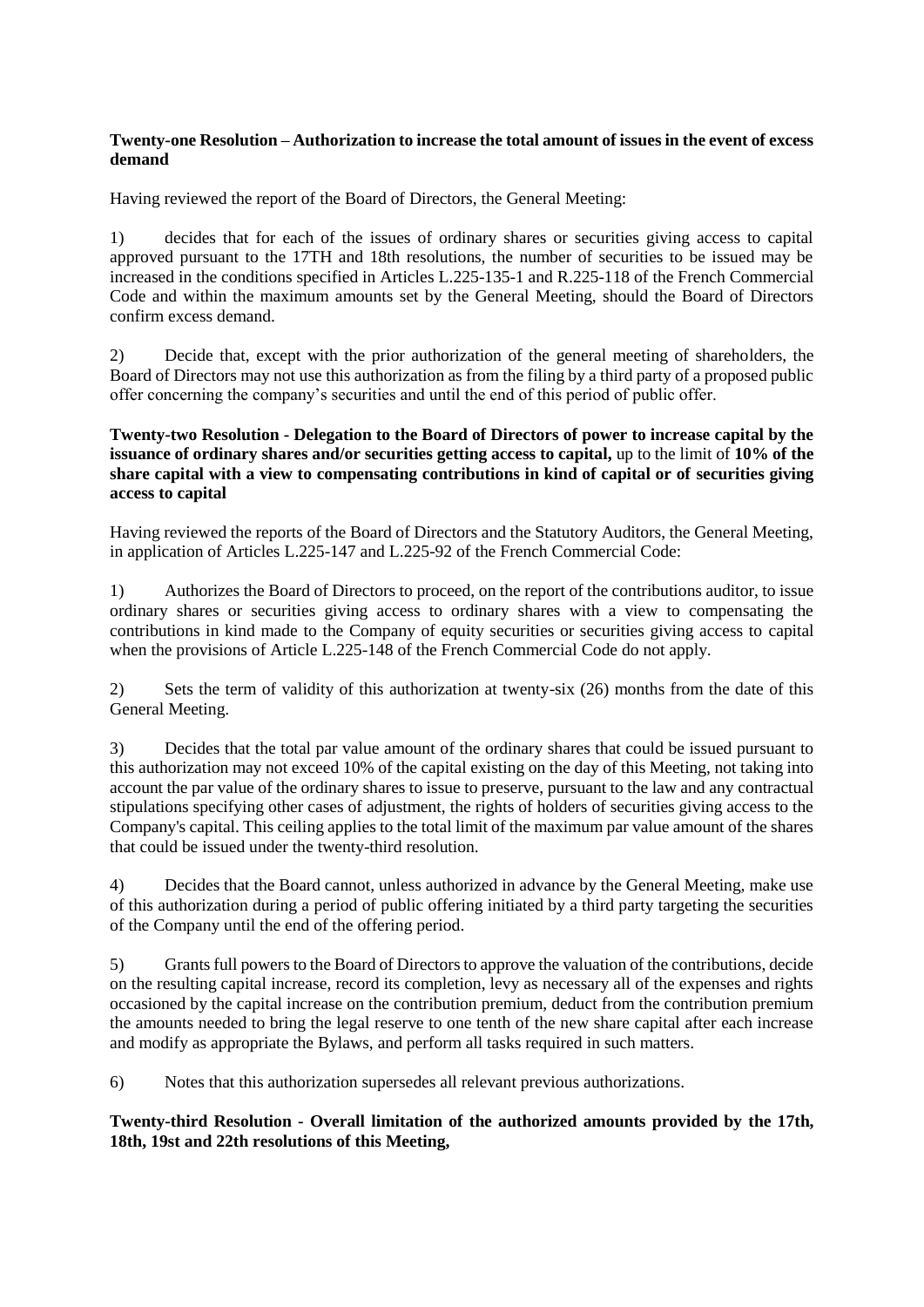Having reviewed the report of the Board of Directors, the General Meeting decides to set at 65 % of the share capital on the day of this meeting, the total par value amount of the shares that can be issued, by virtue of the Seventeenth, Eighteenth, Nineteenth and Twenty-second resolutions submitted to this Meeting. To this ceiling will be added, as necessary, the par value of the ordinary shares of the Company to be issued to preserve, in compliance with the law and, as necessary, any contractual stipulations specifying other adjustment cases, the rights of the holders of securities giving access to the capital of the Company.

**Twenty-fourth Resolution - Delegation to the Board of Directors of power to increase capital by issuing ordinary shares and/or securities giving access to capital, without pre-emptive rights, for the benefit of members of an Employee Savings Plan, pursuant to Articles L. 3332-18 et seq. of the French Labor Code**

Having reviewed the Board of Directors' report and the Statutory Auditors' special report, the General Meeting, ruling in application of Articles L.225-129-6 and L.225-138-1 and L.228-92 of the French Commercial Code and L.3332-18 et seq. of the French Labor Code:

1) Authorizes the Board of Directors, if it deems necessary, at its own discretion, to increase the share capital on one or more occasions by the issue of ordinary shares or securities giving access to equity securities of the Company to be issued to members of one or more Group or company employee savings plans which are established by the company and/or affiliated French or international companies under Article L.225-180 of the French Commercial Code and Article L.3344-1 of the French Labor Code.

2) Withdraws the pre-emptive rights to subscribe shares that could be issued to those persons subject to this authorization.

3) Sets the validity of this authorization at twenty-six months from the date of this General Meeting.

4) Limits the maximum par value amount of the increase or increases that may be enacted under this delegation to 2% of the share capital existing at the time of the Board of Director's decision to increase capital, with the understanding that this amount is separate from any other maximum amounts set by other capital increase authorizations. To this amount will be added, as necessary, the additional amount of ordinary shares to be issued to preserve the rights of the holders of securities giving access to the Company's equity securities, pursuant to the law and any contractual stipulations providing for other adjustments.

5) Decides that the price of shares to be issued subject to subparagraph 1) of this authorization may not be more than 20%, or 30% when the vesting period stipulated by the scheme pursuant to Articles L. 3332-25 and L. 3332-26 of the French Labor Code is greater than or equal to ten years, below the average share opening price on the 20 trading days prior to the Board of Directors' decision to enact the capital increase and the resulting share issue, nor higher than this average.

6) Decides, pursuant to Article L.3332-21 of the French Labor Code, that the Board of Directors may allocate to the beneficiaries defined in the first paragraph above, free shares already issued or to be issued, or other securities giving access to the Company's capital issued or to be issued (i) in respect of the contribution that may be paid pursuant to the regulations governing the group or company savings plans and/or (ii), where appropriate, as a discount;

7) Notes that this authorization supersedes all relevant previous authorizations.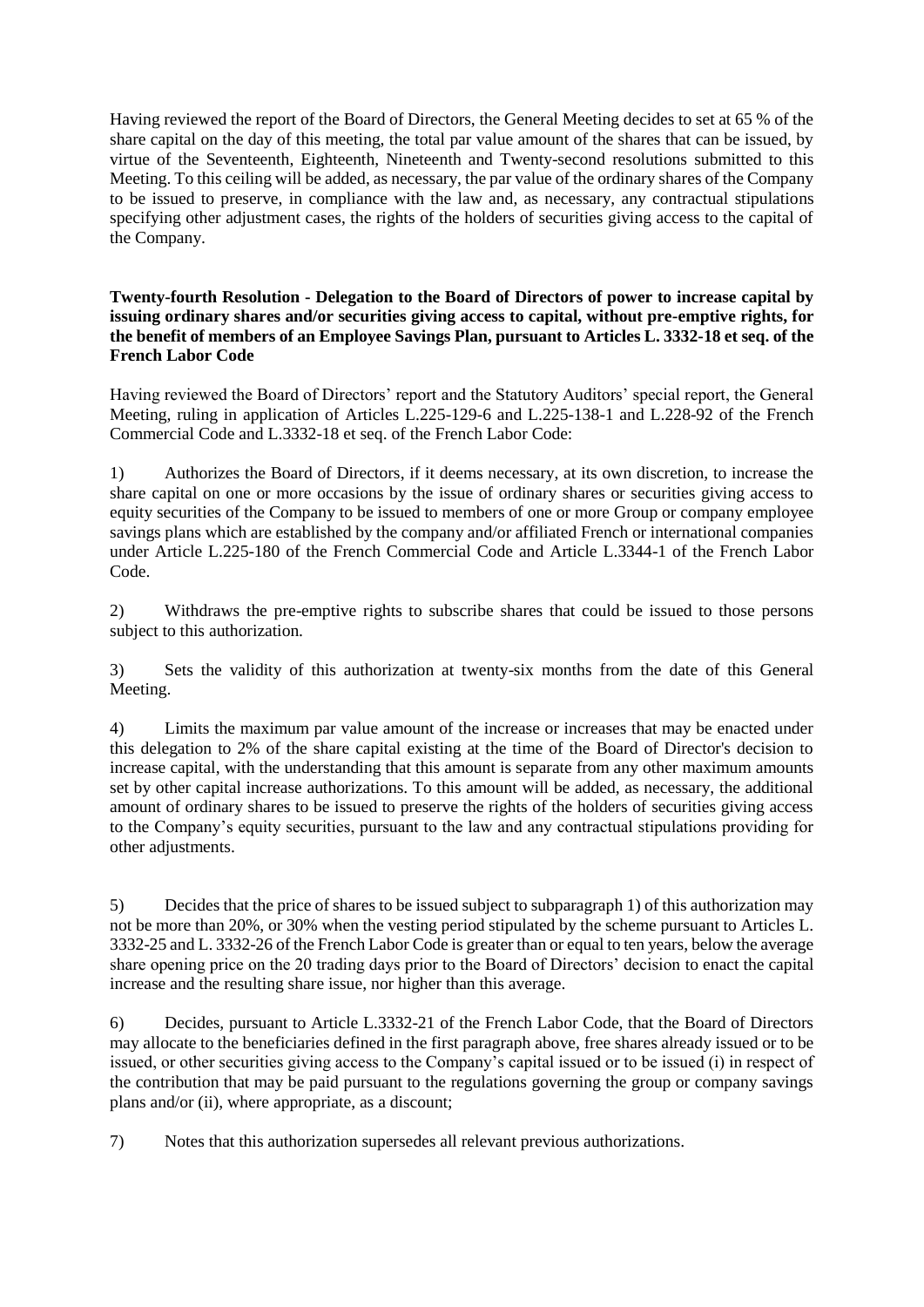The Board of Directors shall have the discretion to implement, or not implement, this authorization, take all measures and conduct all necessary formalities.

**Twenty-fifth Resolution - Delegation to the Board of Directors of power to issue stock warrants (BSA: bons de souscription d'actions), warrants for subscription and/or acquisition of new and/or existing stock (BSAANE: bons de souscription et/ou d'acquisition d'actions nouvelles et/ou existantes) and/or warrants for subscription and/or acquisition of new and/or existing redeemable stock (BSAAR: bons de souscription et/ou d'acquisition d'actions nouvelles et/ou existantes remboursables) without pre-emptive rights, reserved for a category of persons**

Having reviewed the Board of Directors' report and the Statutory Auditors' special report and pursuant to the provisions of Articles L. 225-129-2, L. 225-138 and L. 228-91 of the French Commercial Code, the General Meeting:

1) Grants the Board of Directors its powers to carry out, on one or more occasions, in the proportions and at the times of its choosing, in France and abroad, the issue of new stock warrants (BSA: bons de souscription d'actions), warrants for subscription and/or acquisition of new and/or existing stock (BSAANE: bons de souscription et/ou d'acquisition d'actions nouvelles et/ou existantes) and/or warrants subscription and/or acquisition of new and/or existing redeemable stock (BSAAR: bons de souscription et/ou d'acquisition d'actions nouvelles et/ou existantes remboursables) without preemptive rights, reserved for a category of persons as defined below.

2) Sets the term of validity of this authorization at eighteen months from the date of this Meeting.

3) Decides that the total par value amount of shares to which the warrants issued pursuant to this authorization give entitlement may not exceed 2% of the capital existing on the day of this Meeting. To this maximum amount will be added, as necessary, the par value of the ordinary shares to be issued to preserve the rights of the holders of BSAs and/or BSAANEs and/or BSAARs, pursuant to the law, and where applicable, the contractual stipulations providing for other adjustments. This maximum amount is separate from all maximum amounts set by the other resolutions of this General Meeting.

4) Decides that the subscription and/or acquisition price of the shares acquired by the exercise of the warrants, after taking into account the warrant issue price, shall be at least equal to the average closing price of the DBV TECHNOLOGIES share for the 20 trading days prior to the decision to issue the warrants.

5) Decides to withdraw the pre-emptive rights of shareholders to the BSAs, BSAANEs and BSAARs to be issued to the benefit of the following category of persons: the corporate officers, members of the scientific committee and employees of the Company as well as persons bound by a service contract or consultants of the Company and the affiliated French or international companies in the meaning of Article L.225-180 of the French Commercial Code.

6) Stipulates that this authorization means that the shareholders waive their pre-emptive rights to shares that may be issued by exercising warrants to the holders of BSAs, BSAANEs and/or BSAARs.

7) Decides that the Board cannot, unless authorized in advance by the General Meeting, make use of this authorization during a period of public offering initiated by a third party targeting the securities of the Company until the end of the offering period.

8) Decides that if the subscriptions have not absorbed the entire BSA, BSAANE and/or BSAAR issue, the Board of Directors may exercise the following options:

- limit the issue amount to the amount of subscriptions, as necessary within the limits allowed by regulations,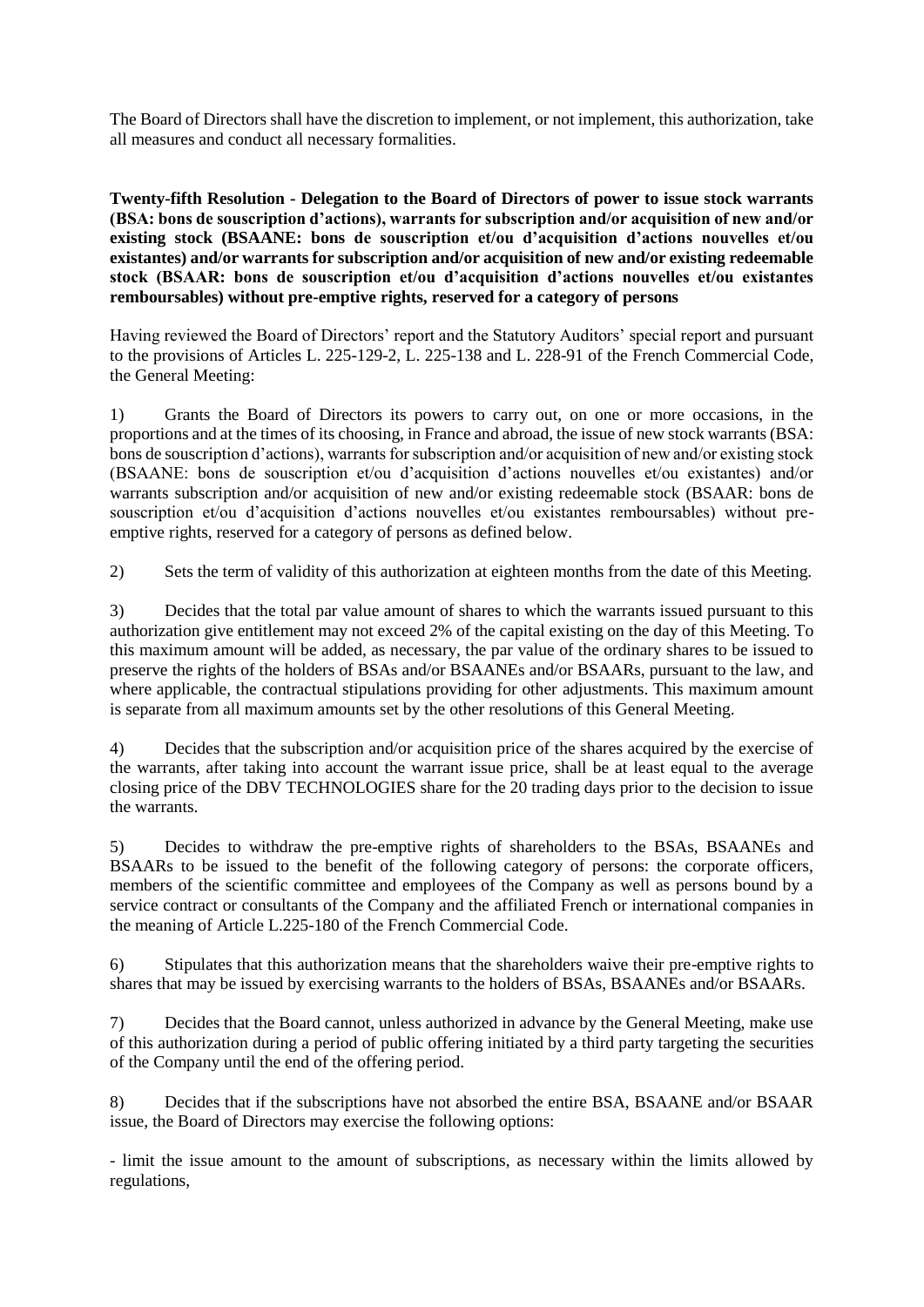- freely allocate all or part of the non-subscribed BSAs, BSAANEs and/or BSAARs to persons covered by the category defined above.

9) Decides that the Board of Directors shall be granted all necessary powers, under the terms set by the law and stipulated above, to issue BSAs, BSAANEs and/or BSAARs and in particular to:

set the specific list of beneficiaries within the category of persons defined above, the nature and number of warrants to be allocated to each beneficiary, the number of shares to which each warrant shall give entitlement, the issue price of the warrants and the subscription and/or acquisition price of the shares to which the warrants give entitlement under the terms outlined above, the terms and deadlines for the subscription and exercise of the warrants, the associated adjustment mechanisms and, more generally, all terms and conditions with respect to the issue;

prepare an additional report describing the final terms and conditions of the transaction;

- conduct the necessary share acquisitions within the framework of the share buyback program and allocate them via the allocation plan;

- record the completion of the capital increase resulting from the exercise of the BSAs, BSAANEs and/or BSAARs and amend the Bylaws accordingly;

at its sole discretion, levy the cost of the capital increase on the amount of the associated premiums and deduct the necessary sums from this amount to bring the statutory reserve to one tenth of the new share capital after each increase;

- grant the Chief Executive Officer the powers required to carry out the capital increase, and to delay the capital increase, within the limits and according to the terms and conditions previously set by the Board of Directors;

and more generally, perform all tasks required in similar matters.

The General Meeting notes that this authorization supersedes all relevant previous authorizations.

#### **Twenty-sixth Resolution - Powers to complete formalities**

The General Meeting grants all powers to the bearer of an original, a copy or an excerpt of these minutes to carry out all mandatory formalities with respect to registration and publication.

#### **\*\*\*\*\***

## **Terms and Conditions of Participation**

The General Meeting is open to all shareholders independent of the number of shares they own.

To participate in the General Meeting, shareholders must provide proof of a registered account of shares in their name or in the name of an intermediary registered for their account on the second business day preceding the Meeting, in this case at 0:00 midnight of June 17, 2016, Paris time:

— either in the registered share accounts kept by the Company,

— or in the bearer share accounts kept by an authorized intermediary.

The registration of shares in a bearer account is proven by a certificate of ownership issued by the authorized intermediary. To be able to participate in the Meeting, the certificate of ownership must be